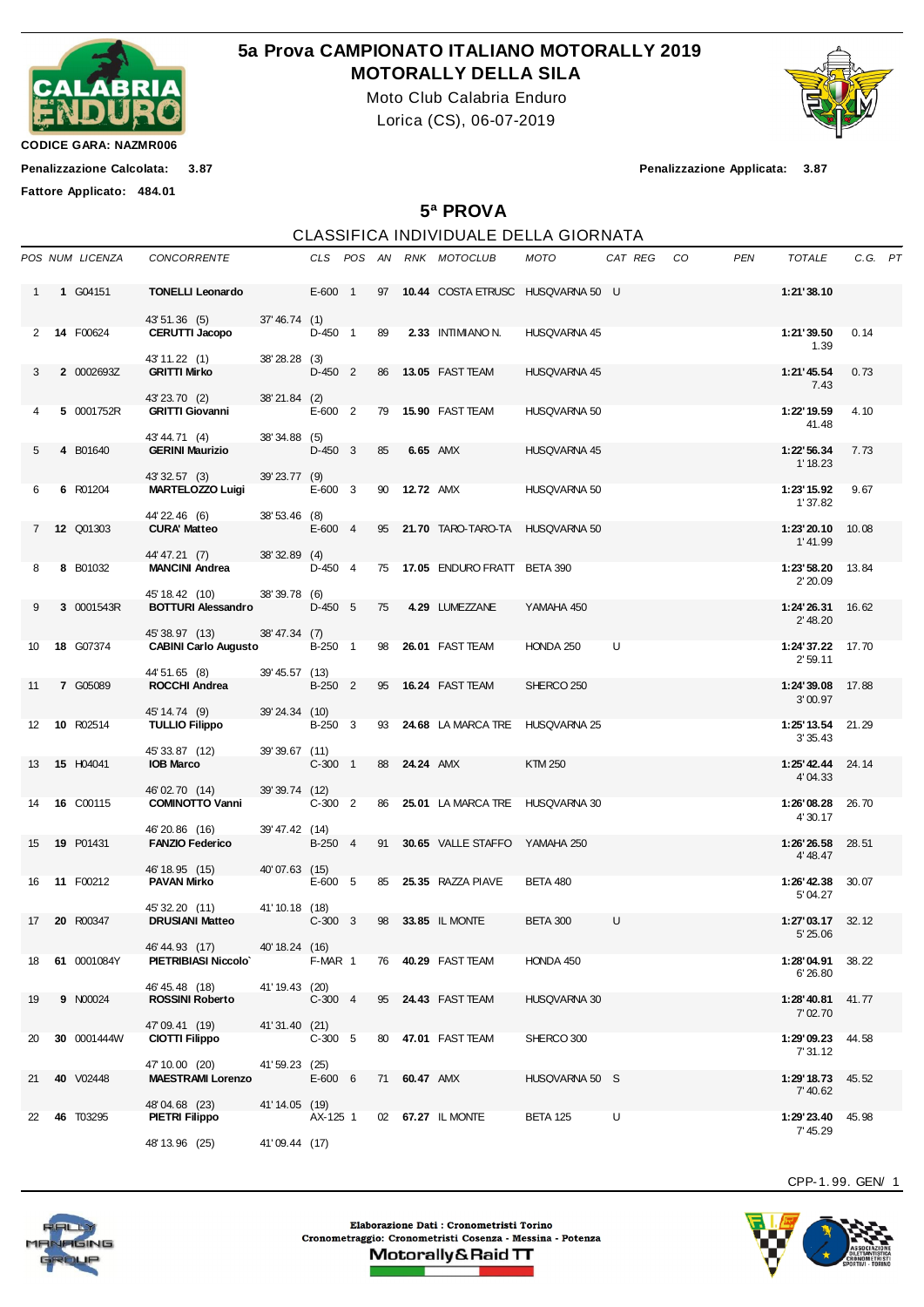|    | POS NUM LICENZA  | <b>CONCORRENTE</b>                           |                |           |    |              | CLS POS AN RNK MOTOCLUB        | мото                | CAT REG | CO | PEN | TOTALE                         | C.G. PT |  |
|----|------------------|----------------------------------------------|----------------|-----------|----|--------------|--------------------------------|---------------------|---------|----|-----|--------------------------------|---------|--|
| 23 | 21 R04439        | <b>MENICHINI Marco</b>                       |                | B-250 5   |    |              | 00 34.39 VALDERA               | HUSQVARNA 25 U      |         |    |     | 1:29'38.87<br>8'00.76          | 47.51   |  |
| 24 | 62 T00856        | 47' 56.83 (22)<br><b>BUDELLINI Raul</b>      | 41'42.04 (24)  | AX-125 2  |    |              | 99 46.16 FAST TEAM             | HUSQVARNA 12 U      |         |    |     | 1:29'48.80<br>8' 10.69         | 48.49   |  |
| 25 | 23 G09032        | 47' 40.77 (21)<br><b>PONTIGGIA Filippo</b>   | 42'08.03 (26)  | B-250 6   |    |              | 78 34.68 FAST TEAM             | <b>KTM 250</b>      |         |    |     | 1:30'33.17<br>8'55.06          | 52.87   |  |
| 26 | 24 L00977        | 48'07.15 (24)<br><b>CUCCHI Cristian</b>      | 42' 26.02 (28) | AX-125 3  |    |              | 71 41.61 TITANO                | <b>BETA 125</b>     | V       |    |     | 1:30'38.36<br>9'00.25          | 53.39   |  |
| 27 | 66 102324        | 49'00.51 (28)<br><b>ROSSI Elia</b>           | 41'37.85 (22)  | $C-300$ 6 |    |              | 97 63.64 SEGNO                 | <b>BETA 300</b>     | U       |    |     | 1:30'48.42<br>9' 10.31         | 54.38   |  |
| 28 | 60 0002891Z      | 49'09.82 (31)<br><b>COSENTINO Andrea</b>     | 41'38.60 (23)  | AX-125 4  |    | 71 23.34 DG  |                                | <b>KTM 125</b>      | V       |    |     | 1:31'40.96<br>10'02.85         | 59.57   |  |
| 29 | 22 G00439        | 48' 52.31 (27)<br><b>AGAZZI Simone</b>       | 42'48.65 (32)  | F-MAR 2   |    |              | 76 34.68 FAST TEAM             | HONDA 450           |         |    |     | 1:31'45.07                     | 59.98   |  |
| 30 | 69 M02248        | 49' 21.37 (33)<br><b>CROCIANI Gianluca</b>   | 42' 23.70 (27) | AX-125 5  |    |              | 71 80.72 FAST TEAM             | SHERCO 125          |         |    |     | 10'06.96<br>1:31'48.36         | 60.30   |  |
| 31 | 36 V00824        | 49' 11.56 (32)<br><b>DELMASTRO Marco</b>     | 42'36.80 (29)  | B-250 7   |    | 88 55.61 AMX |                                | <b>HUSQVARNA 25</b> |         |    |     | 10' 10.25<br>1:32' 42.70       | 65.67   |  |
| 32 | 67 0001616H      | 48'46.45 (26)<br><b>COMINARDI Davide</b>     | 43' 56.25 (39) | $D-450$ 6 | 69 |              | 67.18 GARDONE V.T.             | HUSQVARNA 35 V      |         |    |     | 11'04.59<br>1:33'05.43         | 67.92   |  |
| 33 | 64 R03580        | 49' 55.73 (35)<br><b>RIVA Mattia</b>         | 43'09.70 (34)  | B-250 8   |    |              | 80 52.82 FAST TEAM             | <b>KTM 250</b>      |         |    |     | 11'27.32<br>1:33'06.75         | 68.05   |  |
|    |                  | 49'09.17 (30)                                | 43' 57.58 (40) |           |    |              |                                |                     |         |    |     | 11'28.64                       |         |  |
| 34 | 25 E01531        | DEL CONTE Jacopo<br>49'01.86 (29)            | 44'07.65 (41)  | $C-300$ 7 |    |              | 90 42.60 RAZZA PIAVE           | BETA 300            |         |    |     | 1:33'09.51<br>11'31.40         | 68.32   |  |
| 35 | 63 0001453R      | <b>CALESINI Sandro</b><br>49' 32.96 (34)     | 43'39.89 (37)  | D-450 7   |    | 71 50.86 AMX |                                | <b>KTM 350</b>      | V       |    |     | 1:33'12.85<br>11'34.74         | 68.65   |  |
| 36 | 34 G08076        | <b>CATANESE Francesco</b><br>50'37.03 (40)   | 42' 44.07 (30) | G-1000 1  |    |              | 70 53.69 OLD FARM RAC          | KTM 950             |         |    |     | 1:33'21.10<br>11' 42.99        | 69.47   |  |
| 37 | 29 B00266        | <b>VALENTINI Pierluigi</b><br>50' 22.85 (38) | 43' 09.24 (33) | G-1000 2  |    |              | 67 45.72 PEGASO                | <b>KTM790</b>       |         |    |     | 1:33'32.09<br>11'53.98         | 70.55   |  |
| 38 | 27 T01045        | <b>CAPPELLUZZO Marco</b>                     |                | $D-450$ 8 |    |              | 95 44.45 FAST TEAM             | SHERCO 300          |         |    |     | 1:33'37.56<br>11'59.45         | 71.09   |  |
| 39 | 57 V01592        | 50' 14.69 (37)<br><b>FRASSINI Stefano</b>    | 43' 22.87 (35) | $D-450$ 9 | 63 |              | <b>S. R</b> ISOLA D'ELBA       | HUSQVARNA 45 UV     |         |    |     | 1:34'12.05 74.50<br>12' 33.94  |         |  |
| 40 | 65 T02571        | 51'23.91 (45)<br><b>DE ANGELIS Federico</b>  | 42'48.14 (31)  |           |    |              | D-450 10 77 63.49 INOSSIDABILI | KTM 450             |         |    |     | 1:34'49.22 78.17<br>13' 11.11  |         |  |
| 41 | 32 U02451        | 50' 54.83 (42)<br><b>CANTORI Gilberto</b>    | 43' 54.39 (38) | F-MAR 3   |    |              | 64 47.57 ACERBOLI              | KTM 125             | UV      |    |     | 1:35' 57.34 84.91<br>14' 19.23 |         |  |
| 42 | 35 T00072        | 52' 18.56 (49)<br><b>CAPARRINI Federico</b>  | 43' 38.78 (36) | $C-300$ 8 |    |              | 73 54.34 PELLICORSE            | GAS GAS 300         | $\vee$  |    |     | 1:36'02.43<br>14' 24.32        | 85.41   |  |
| 43 | 43 S01637        | 50'28.11 (39)<br><b>POLI Carlo</b>           | 45' 34.32 (51) | E-600 7   |    |              | 75 63.66 PEGASO                | <b>KTM 500</b>      |         |    |     | 1:36'23.42 87.48<br>14' 45.31  |         |  |
| 44 | 47 N01380        | 51'28.43 (46)<br><b>MAGNINI Bernardo</b>     | 44' 54.99 (44) | F-MAR 4   |    |              | 66 67.82 MC A.M. COLL          | HONDA 450           | V       |    |     | 1:36'50.49<br>15' 12.38        | 90.16   |  |
| 45 | 28 0004276W      | 52' 16.21 (48)<br><b>VITALI Riccardo</b>     | 44' 34.28 (43) | D-450 11  |    |              | 59 44.62 T. BENELLI -          | HUSQVARNA 45 UV     |         |    |     | 1:36'51.70                     | 90.28   |  |
| 46 | <b>71 U00324</b> | 52' 42.04 (53)<br><b>LUONGO Gianluca</b>     | 44'09.66 (42)  | $C-300$ 9 |    |              | 72 92.66 CAEREVETUS            | BETAMOTOR 30 V      |         |    |     | 15' 13.59<br>1:36'57.36        | 90.84   |  |
| 47 | 26 B00646        | 50'00.69 (36)<br><b>MICHELOTTI Paolo</b>     | 46' 56.67 (58) | D-450 12  |    |              | 60 43.63 TITANO                | KTM 450             | UV      |    |     | 15' 19.25<br>1:37'20.42        | 93.12   |  |
|    | 48 510 T02636    | 52'08.68 (47)<br><b>CONSOLATI Enrico</b>     | 45' 11.74 (48) | SPORT 1   |    |              | 84 163.97 VALDISIEVE           | BETA 480            |         |    |     | 15' 42.31<br>1:37'38.89        | 94.94   |  |
| 49 | 48 T01682        | 52' 28.10 (51)<br><b>DE NARDIS Giuseppe</b>  | 45' 10.79 (47) | $E-600$ 8 |    |              | 76 75.96 SAHARA PROJE BETA 500 |                     |         |    |     | 16'00.78<br>1:37'48.21         | 95.86   |  |
|    | 50 507 R03641    | 52' 38.93 (52)<br><b>DEGAN Marco</b>         | 45'09.28 (46)  | SPORT 2   |    |              | 84 109.56 DELLA FUTA           | BETA 390            |         |    |     | 16' 10.10<br>1:38'03.00        | 97.32   |  |
|    |                  | 52' 27.59 (50)                               | 45' 35.41 (52) |           |    |              |                                |                     |         |    |     | 16'24.89                       |         |  |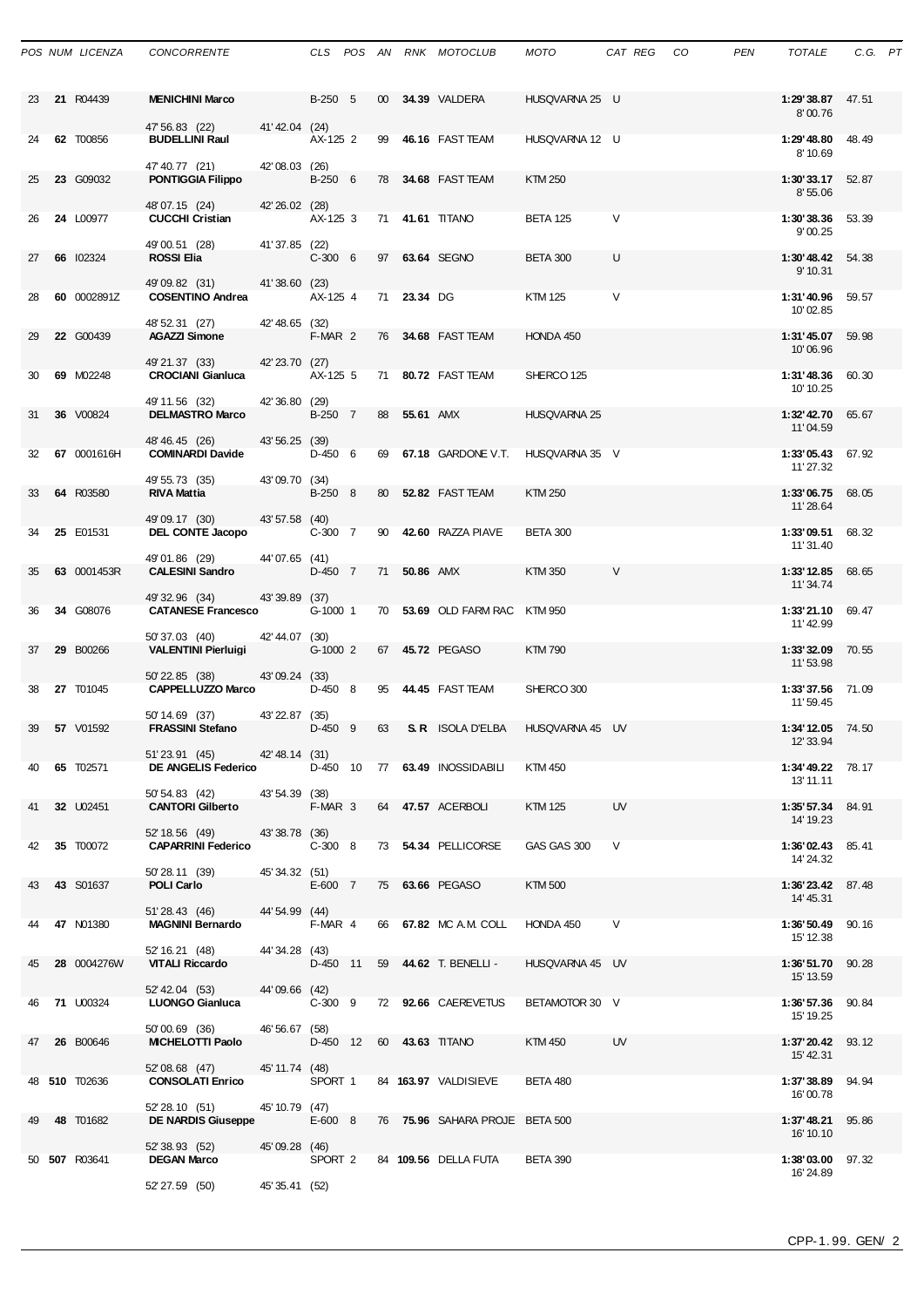|    | POS NUM LICENZA  | <b>CONCORRENTE</b>                               |                |             |  |                | CLS POS AN RNK MOTOCLUB                 | MOTO                | CAT REG   | CO.  | <b>PEN</b> | <b>TOTALE</b>                   | C.G. PT |  |
|----|------------------|--------------------------------------------------|----------------|-------------|--|----------------|-----------------------------------------|---------------------|-----------|------|------------|---------------------------------|---------|--|
|    | 51 509 V02762    | <b>GUERZONI Leonardo</b><br>52' 55.32 (55)       | 45' 08.26 (45) | SPORT 3     |  |                | 91 141.75 DELLA FUTA                    | <b>KTM 500</b>      | S         |      |            | 1:38'03.58<br>16' 25.47         | 97.38   |  |
| 52 | 31 F00690        | <b>SALUCCI Domenico</b><br>53' 19.26 (58)        | 45' 13.59 (50) | C-300 10    |  |                | 60 47.02 ACERBOLI                       | KTM 300             | UV        |      |            | 1:38'32.85 100.27<br>16' 54.74  |         |  |
| 53 | <b>73 Q02063</b> | <b>PICCONI Marco</b><br>53' 31.61 (59)           | 46'06.79 (53)  | B-250 9     |  |                | 68 137.66 S.C.A.G.                      | YAMAHA 250          | V         |      |            | 1:39'38.40 106.75<br>18'00.29   |         |  |
| 54 | 33 0003211C      | <b>MIOTTO Mirco</b><br>53'38.70 (60)             | 45' 13.05 (49) | $E-600$ 9   |  |                | 64 48.71 RAZZA PIAVE                    | <b>BETA 480</b>     | UV        | 1'00 |            | 1:39' 51.75 108.07<br>18' 13.64 |         |  |
| 55 | 82 Q04740        | <b>QUINTO Nicola</b>                             |                | $C-300$ 11  |  |                | 78 56.52 TEAM CUBO                      | <b>BETA 250</b>     |           |      |            | 1:40'15.76 110.44<br>18'37.65   |         |  |
| 56 | 68 H04063        | 52' 49.37 (54)<br><b>GANDINI Marco</b>           | 47' 26.39 (61) | G-1000 3    |  | 67 77.45 AMX   |                                         | KTM 950             | V         |      |            | 1:40'19.76 110.84<br>18' 41.65  |         |  |
| 57 | 38 P02467        | 51'06.98 (43)<br><b>CAPELLI Stefano</b>          | 49' 12.78 (70) | D-450 13    |  |                | 63 56.00 ELITRANS                       | <b>KTM 450</b>      | UV        |      |            | 1:40'46.98 113.53<br>19'08.87   |         |  |
| 58 | <b>76 Q02357</b> | 53' 58.55 (62)<br><b>SAVINI Mirco</b>            | 46' 48.43 (55) |             |  |                | C-300 12 73 225.30 SAHARA PROJE KTM 300 |                     |           |      |            | 1:41'03.43 115.15<br>19' 25.32  |         |  |
| 59 | <b>72 L02886</b> | 54'39.20 (65)<br>PEDEMONTE Angelo                | 46'24.23 (54)  | B-250 10    |  |                | 61 111.63 FAST TEAM                     | SHERCO 250          | <b>UV</b> |      |            | 1:41'09.60 115.76<br>19'31.49   |         |  |
| 60 | 74 U02027        | 53' 13.15 (57)<br><b>MARTELOZZO Giovanni</b>     | 47' 56.45 (64) | B-250 11    |  |                | 56 160.79 GAERNE                        | HUSQVARNA 25 UV     |           |      |            | 1:42' 15.64 122.29<br>20'37.53  |         |  |
| 61 | 42 P00829        | 54' 45.91 (66)<br><b>MENICHINI Luca</b>          | 47' 29.73 (63) | $D-450$ 14  |  |                | 65 61.68 VALDERA                        | BETA 390            | $\vee$    |      |            | 1:42'23.07 123.02<br>20' 44.96  |         |  |
| 62 | 37 N01461        | 55' 34.31 (69)<br><b>BELLI Amedeo</b>            | 46'48.76 (56)  | D-450 15    |  |                | 65 55.62 REGOLARITA                     | SHERCO 450          | V         |      |            | 1:42' 52.27 125.91<br>21' 14.16 |         |  |
|    | 63 502 R04104    | 55' 23.97 (68)<br><b>AMBROSI Marco</b>           | 47'28.30 (62)  | SPORT 4     |  |                | 63 119.84 RAZZA PIAVE                   | <b>BETA 390</b>     |           |      |            | 1:42' 58.99 126.57<br>21'20.88  |         |  |
|    | 64 504 M01437    | 53'44.03 (61)<br><b>SANDRI Stefano</b>           | 49' 14.96 (71) | SPORT 5     |  |                | 65 183.31 ALPIMOTO CLU                  | <b>KTM 450</b>      |           |      |            | 1:43'03.87 127.05<br>21'25.76   |         |  |
|    | 65 508 T00573    | 54'36.88 (64)<br><b>BUTTIGLI Claudio</b>         | 48'26.99 (67)  | SPORT 6     |  |                | 68 140.99 CAEREVETUS                    | <b>KTM 350</b>      |           |      |            | 1:43'41.02 130.73<br>22' 02.91  |         |  |
| 66 | <b>56 S04253</b> | 54' 58.31 (67)<br><b>TATTARINI Mirko</b>         | 48' 42.71 (68) | D-450 16    |  |                | 69 267.73 SANTA FIORA                   | <b>BETAMOTOR 43</b> |           |      |            | 1:44'00.56 132.66<br>22' 22.45  |         |  |
| 67 | 54 P05874        | 54' 23.55 (63)<br><b>POZZO Giuseppe</b>          | 49' 37.01 (73) | F-MAR 5     |  |                | 65 121.80 LA MARCA TRE HUSQVARNA 69     |                     |           |      |            | 1:44' 59.94 138.52<br>23' 21.83 |         |  |
| 68 | 55 V03758        | 55' 47.85 (70)<br><b>ORLANDO Giuseppe</b>        | 49' 12.09 (69) |             |  |                | C-300 13 86 163.33 CALABRIA END KTM 300 |                     | S         | 5'00 |            | 1:45'05.03 139.03<br>23' 26.92  |         |  |
| 69 | 39 103643        | 52' 59.20 (56)<br>DI VINCENZO Fabrizio           | 47'05.83 (59)  |             |  |                | E-600 10 63 56.27 SAHARA PROJE BETA 500 |                     | UV        | 6'00 |            | 1:45' 18.41 140.35<br>23' 40.30 |         |  |
| 70 | 44 G08116        | 51' 18.67 (44)<br><b>CABINI Raffaella Fiamma</b> | 47' 59.74 (65) |             |  |                | AF-FEM 1 96 64.60 FAST TEAM             | <b>BETA 125</b>     | U         |      |            | 1:45' 56.95 144.16<br>24' 18.84 |         |  |
|    | 71 503 V02004    | 59'04.46 (75)<br><b>MARCHESE Fabrizio</b>        | 46' 52.49 (57) | SPORT 7     |  |                | 85 145.15 REGOLARITA`                   | SHERCO 300          | S         |      |            | 1:45' 59.11 144.37<br>24' 21.00 |         |  |
| 72 | 83 T03490        | 57' 32.24 (73)<br><b>RAFFONE Fabio</b>           | 48'26.87 (66)  | B-250 12 79 |  |                | S.R. TIGER                              | HONDA 250           | S         |      |            | 1:46'28.84 147.31<br>24' 50.73  |         |  |
| 73 | 80 V02011        | 59'16.64 (76)<br><b>FEDELE lgor</b>              | 47' 12.20 (60) | B-250 13 71 |  |                | S.R. TIGER                              | <b>KTM 250</b>      | S         |      |            | 1:47'02.25 150.61<br>25' 24.14  |         |  |
| 74 | 49 Q04221        | 57' 05.44 (72)<br><b>CONTER Guido Giovanni</b>   | 49' 56.81 (74) | B-250 14    |  | 67 80.22 BI&TI |                                         | KTM 250             |           |      |            | 1:49'32.90 165.50<br>27' 54.79  |         |  |
| 75 | 50 P02466        | 1:00'05.21(77)<br><b>GOLZI Enrico</b>            | 49'27.69 (72)  |             |  |                | B-250 15 51 91.34 ELITRANS              | YAMAHA 250          | UV        |      |            | 1:50'45.37 172.66<br>29'07.26   |         |  |
| 76 | 52 U00433        | 57' 58.24 (74)<br><b>SALIVA Valerio</b>          | 52' 47.13 (77) | G-1000 4    |  |                | 63 97.47 CAEREVETUS                     | HONDA 1000          | UV        |      |            | 1:52'08.59 180.88<br>30' 30.48  |         |  |
| 77 | 45 N02876        | 1:01'50.59 (78)<br><b>COLMAGRO Renato Paolo</b>  | 50' 18.00 (75) | AX-125 6    |  |                | 63 66.29 RAZZA PIAVE                    | <b>BETA 125</b>     | UV        | 5'00 |            | 1:52'22.11 182.22<br>30'44.00   |         |  |
| 78 | 79 0001912T      | 55' 52.52 (71)<br><b>PASTORELLO Claudio</b>      | 51'29.59 (76)  |             |  |                | D-450 17 54 290.94 RAZZA PIAVE          | <b>BETA 390</b>     | UV        |      |            | 1:59'30.47 224.55<br>37' 52.36  |         |  |
|    |                  | $1:03'00.47$ (79)                                | 56'30.00 (80)  |             |  |                |                                         |                     |           |      |            |                                 |         |  |